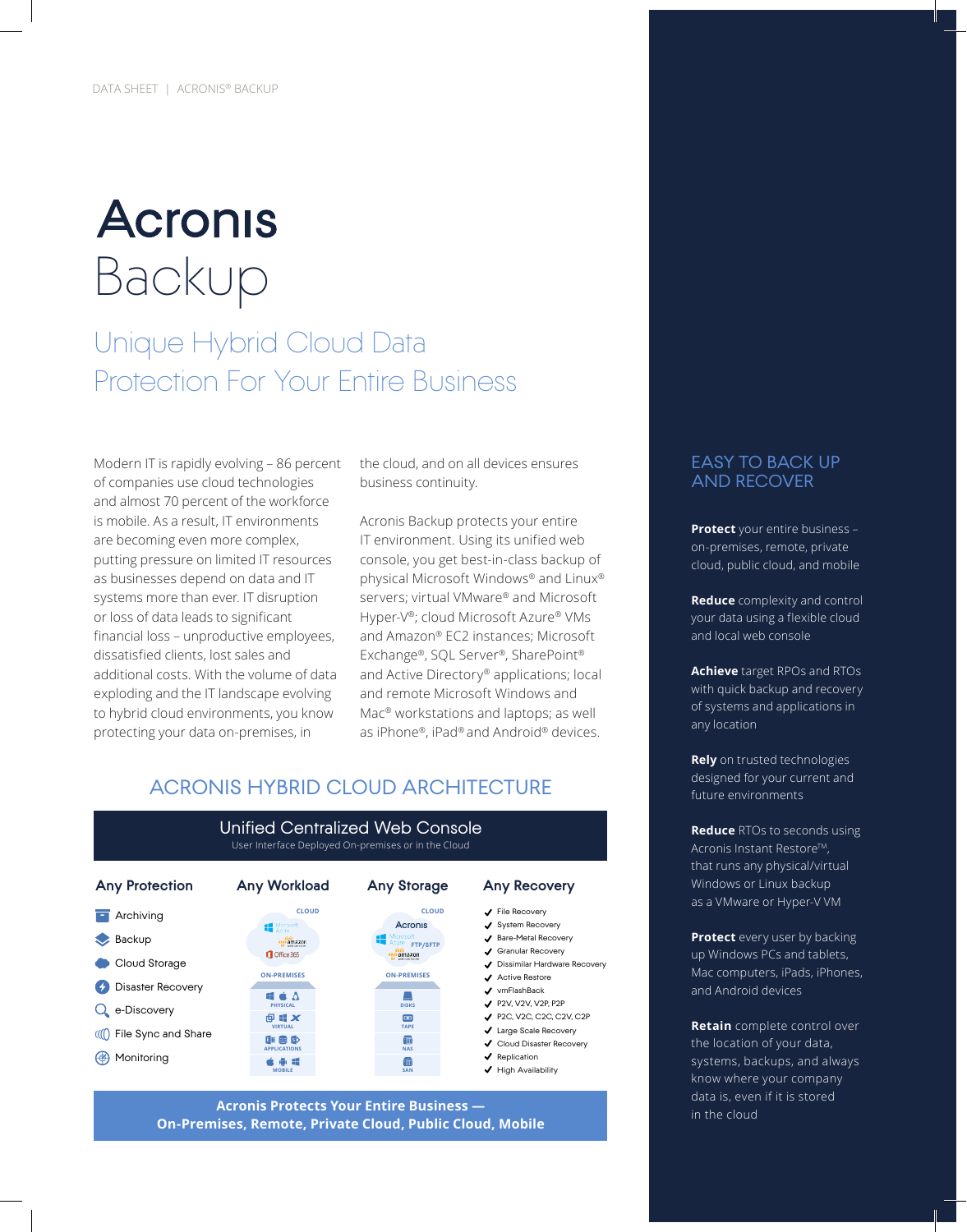# TRUSTED BACKUP

#### Disk-imaging Technology

Save complete and reliable backup images to a variety of backup targets including local disks, network storage, tapes, and the cloud. Easily recover a complete image or selected files, folders, and applications.

#### Business Application Protection

Protect Microsoft Exchange, SQL Server, SharePoint, and Active Directory with consistent backups, quick applicationaware restores, and easy granular recoveries of individual items such as emails or mailboxes.

#### Cloud Workload Protection

Back up and recover major infrastructureas-a-service (IaaS) cloud workloads, and migrate easily between various clouds, virtual systems, and physical machines (P2C, V2C, C2C, C2V, and C2P).

#### Virtual Server Protection

Back up and recover your Microsoft Hyper-V and VMware vSphere VMs and hosts. Migrate VMs between different hypervisors and to/from physical machines (P2V, V2V, V2P, and P2P) or cloud.

#### Workstation and Tablet Protection

Back up and recover Windows PCs/ tablets and Mac computers for complete protection of endpoints.

#### Mobile Device Protection

Back up and recover data and configuration information on any iPhone, iPad, or Android device.

#### Acronis Instant Restore™

Achieve amazing RTOs of seconds by starting any physical or virtual Windows or Linux system backup as a VMware or Hyper-V VM – directly from backup storage and without moving any data.

#### Centralized Web Management

Easily manage all physical, virtual, and cloud machines locally or remotely via the unified web-based management console, deployed on-premises or in the cloud. Assign backup plans to one or more machines, review status updates, and receive alerts – all from a single console.

#### Backup Replication and Staging

Replicate backup data between various storage locations, including the Acronis Cloud. Choose to stage the data by automatically moving it to a new storage location when the retention period for the current storage media expires, or let Acronis Backup delete older backups at the end of the retention period to free up space for newly created backups.

#### VMware VM Replication with WAN optimization

Reduce VMware VM RTOs by maintaining a copy of your VM on a secondary site for quick failover and failback. Reduce the WAN load with built-in WAN optimization.

#### Acronis Universal Restore

Restore your systems to dissimilar hardware, even virtual or cloud environments, or quickly recover your entire server onto bare metal and minimize expensive downtime.

#### Acronis vmFlashback

Quickly restore VMware or Hyper-V VMs by leveraging changed block tracking (CBT) and recovering only the data changed since the last backup.

#### VMware ESXi Host Backup and Bare-metal Recovery

Increase resilience by backing up the ESXi hosts and restore the entire system to the same or dissimilar hardware.

#### ONLY ACRONIS BACKUP 12

#### **Delivers cloud and onpremise data protection** for small and medium-sized

businesses, providing a unified web console to back up and recover all individual workloads

#### **Includes Acronis Instant**

**Restore™**, which reduces RTOs to seconds by running any physical or virtual Windows or Linux system backup as a VMware or Hyper-V virtual machine (VM)

#### **Backs up on-premise physical and virtual systems**, as well as Microsoft Azure VMs and Amazon EC2 instances for complete protection of your entire IT infrastructure

**Protects VMware ESXi and Microsoft Hyper-V hosts** (not just VMs) and recovers them to dissimilar hardware for complete protection of your virtual infrastructure

#### **Protect every user by backing**

**up** Windows PCs and tablets, Mac computers, iPads, iPhones and any Android devices

#### **Gives you complete control**

over the location of your data, systems, and backups — ensuring that you always know where your company data is, even if it is stored in the cloud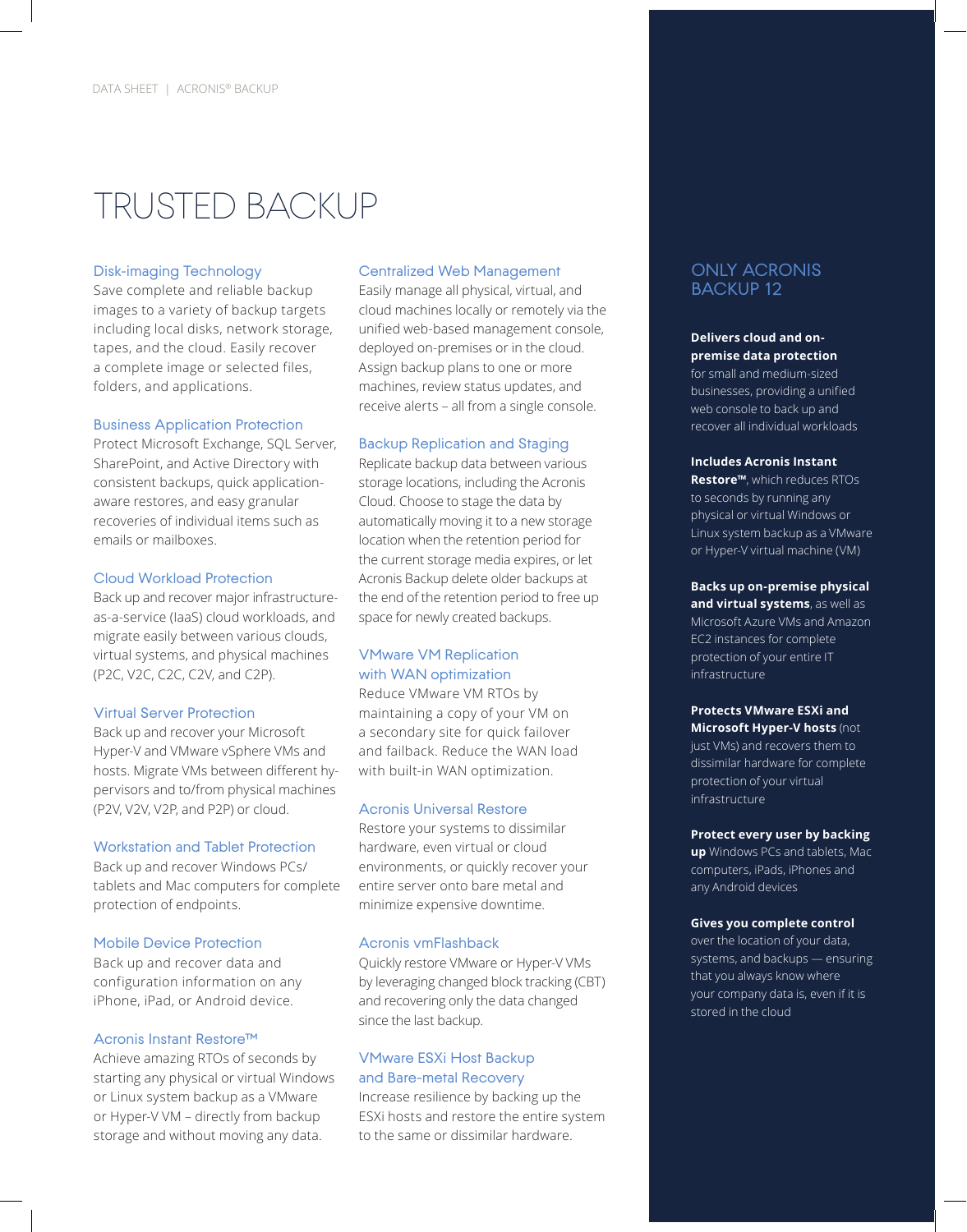# LICENSE OPTIONS

#### Subscription licenses

Acronis offers affordable options for complete data protection, including technical support and upgrades to new versions. Subscription licenses are available in one-, two-, and three-year options to suit your business needs:

- **• Acronis Backup Server** Subscription License: Complete protection of physical servers or cloud workloads including supported applications.
- **• Acronis Backup Virtual Host** Subscription License: Complete protection of entire VMware ESX(i) or Hyper-V hosts, including an unlimited number of VMs and supported applications.
- **• Acronis Backup Windows Server Essentials** Subscription License: Affordable image and file backup and recovery of entire Windows Server Essentials systems including applications.
- **• Acronis Backup Workstation** Subscription License: Image and file backup and recovery of entire Windows PCs and tablets and Mac computers for complete protection of user desktops and laptops.
- **• Acronis Cloud Storage** Subscription License: A flexible add-on option for scalable, offsite storage in secure Acronis Data Centers, including initial seeding and large scale recovery.

#### Perpetual licenses

Acronis also offers traditional software licenses, including first year of technical support and free upgrades.

- **• Acronis Backup 12 Server** License: Complete protection of any physical server or cloud workloads including supported applications.
- **• Acronis Backup 12 Virtual Host** License: Complete protection of entire VMware ESX(i) or Hyper-V hosts, including unlimited number of VMs and supported applications.
- **• Acronis Backup 12 Windows Server Essentials**  License: Image and file backup of entire Windows Server Essentials systems including applications.
- **• Acronis Backup 12 Workstation** License: Image and file backup of entire Windows PCs, Windows tablets, and Mac Computers.

## KEY FEATURES

#### Safe, Flexible Backup

- Image-based backup of entire physical, virtual, or cloud systems
- File-based backup of selected local folders or network shares
- Backup for Microsoft Exchange Server, Microsoft SQL Server, SharePoint, and Active Directory
- Backup of user endpoints desktops, laptops, and mobile devices
- VMware VM replication, failover, and failback

#### Improved Recovery

- Flexible complete recovery options with RTOs of seconds or minutes
- Recovery of Windows or Linux machines to the same or dissimilar hardware, including virtual and cloud environments

#### Simplified Data Recovery

- Recovery of files, folder, databases, mailboxes, emails, and other items
- Granular recovery from Exchange and SharePoint backups

#### Easy-to-use Management

- Easy-to-use on-premise or cloud-based web console to manage all physical systems, VMs, cloud workloads, application backups, and endpoint backups
- Intuitive web-based user interface makes it easy to install, configure, and deploy
- Centralized alerting and reporting

#### Powerful and Efficient Storage Management

- Automatic validation and clean-up of old backups
- Replication/staging to automatically store backups in multiple locations, including the Acronis Cloud
- Data encryption (AES-256) for secure data access, storage, and transfer